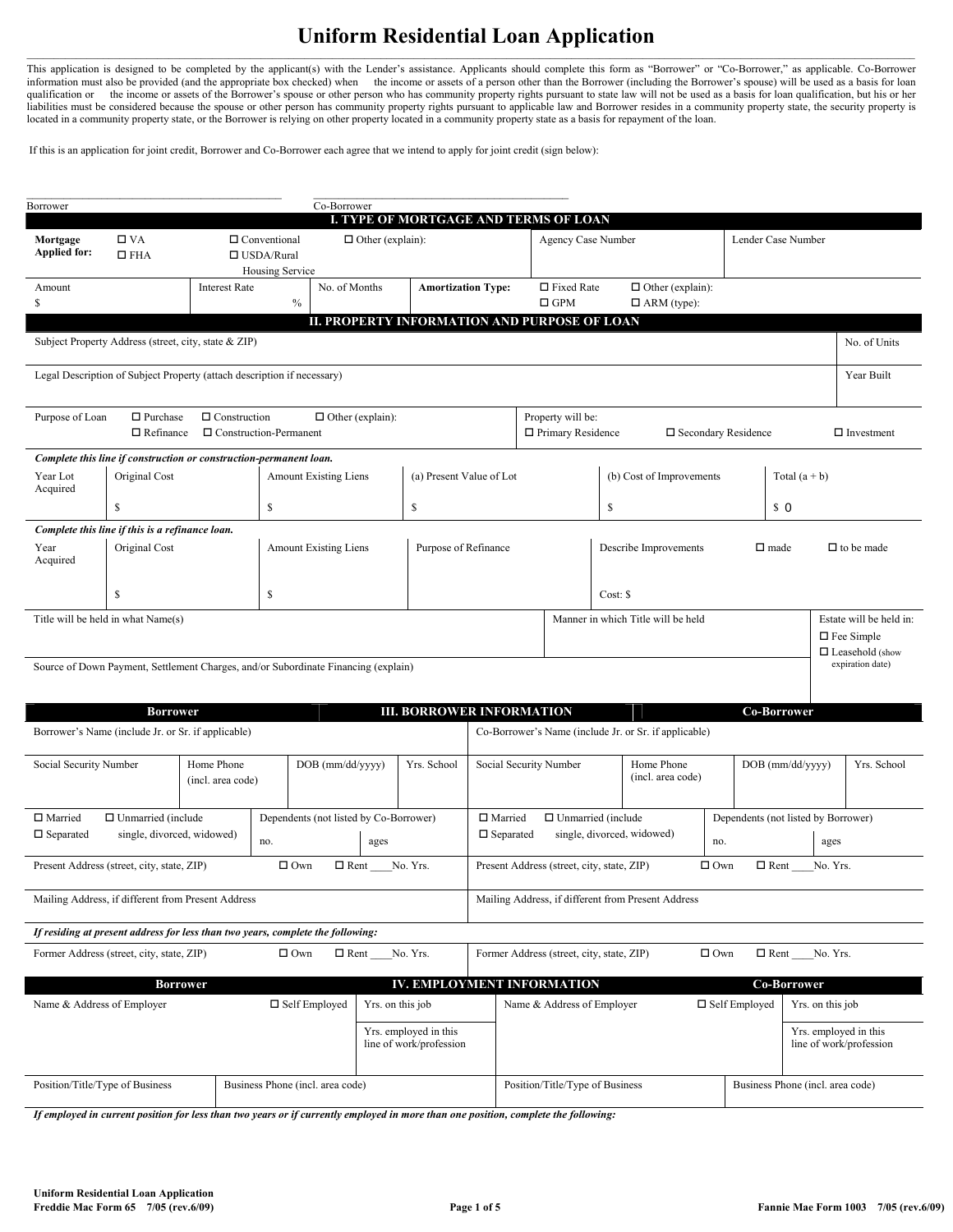|                                                          | <b>Borrower</b> |                                |                       |                     |  | IV. EMPLOYMENT INFORMATION (cont'd)                        | <b>Co-Borrower</b>      |                       |                     |  |
|----------------------------------------------------------|-----------------|--------------------------------|-----------------------|---------------------|--|------------------------------------------------------------|-------------------------|-----------------------|---------------------|--|
| Name & Address of Employer                               |                 | $\Box$ Self Employed           |                       | Dates (from $-$ to) |  | Name & Address of Employer                                 |                         | $\Box$ Self Employed  | Dates (from $-$ to) |  |
|                                                          |                 |                                |                       | Monthly Income      |  |                                                            |                         |                       | Monthly Income      |  |
|                                                          |                 |                                | S                     |                     |  |                                                            |                         |                       |                     |  |
| <b>Business Phone</b><br>Position/Title/Type of Business |                 |                                |                       |                     |  | Position/Title/Type of Business                            |                         | <b>Business Phone</b> |                     |  |
|                                                          |                 |                                | (incl. area code)     |                     |  |                                                            |                         | (incl. area code)     |                     |  |
|                                                          |                 |                                |                       |                     |  |                                                            |                         |                       |                     |  |
| Name & Address of Employer                               |                 | $\Box$ Self Employed           |                       | Dates (from $-$ to) |  | Name & Address of Employer                                 |                         | $\Box$ Self Employed  | Dates (from $-$ to) |  |
|                                                          |                 |                                |                       |                     |  |                                                            |                         |                       |                     |  |
|                                                          |                 |                                |                       | Monthly Income      |  |                                                            |                         |                       | Monthly Income      |  |
|                                                          |                 |                                | S                     |                     |  |                                                            |                         |                       |                     |  |
| Position/Title/Type of Business                          |                 |                                | <b>Business Phone</b> |                     |  | Position/Title/Type of Business                            |                         | <b>Business Phone</b> |                     |  |
|                                                          |                 |                                | (incl. area code)     |                     |  |                                                            |                         |                       | (incl. area code)   |  |
|                                                          |                 |                                |                       |                     |  | V. MONTHLY INCOME AND COMBINED HOUSING EXPENSE INFORMATION |                         |                       |                     |  |
| <b>Gross</b><br><b>Monthly Income</b>                    | <b>Borrower</b> |                                | Co-Borrower           | <b>Total</b>        |  | <b>Combined Monthly</b><br><b>Housing Expense</b>          | Present                 |                       | Proposed            |  |
| Base Empl. Income*                                       | S.              | \$                             |                       | $\sqrt{5}$ 0        |  | Rent                                                       | <sup>\$</sup>           |                       |                     |  |
| Overtime                                                 |                 |                                |                       | $\Omega$            |  | First Mortgage (P&I)                                       |                         |                       | \$                  |  |
| <b>Bonuses</b>                                           |                 |                                |                       | $\Omega$            |  | Other Financing (P&I)                                      |                         |                       |                     |  |
| Commissions                                              |                 |                                |                       | $\Omega$            |  | Hazard Insurance                                           |                         |                       |                     |  |
| Dividends/Interest                                       |                 |                                |                       | $\mathbf 0$         |  | <b>Real Estate Taxes</b>                                   |                         |                       |                     |  |
| Net Rental Income                                        |                 |                                |                       | $\Omega$            |  | Mortgage Insurance                                         |                         |                       |                     |  |
| Other (before completing,<br>see the notice in "describe |                 |                                |                       | 0                   |  | Homeowner Assn. Dues                                       |                         |                       |                     |  |
| other income," below)                                    |                 |                                |                       |                     |  | Other:                                                     |                         |                       |                     |  |
| Total                                                    | $\Omega$        | $\overline{0}$<br>$\mathbf{s}$ |                       | $\hat{s}$ 0         |  | Total                                                      | $\Omega$<br>$\mathbf S$ |                       | $\Omega$            |  |

 $\star$ Self Employed Borrower(s) may be required to provide additional documentation such as tax returns and financial statements.

**Describe Other Income** 

*Notice:* Alimony, child support, or separate maintenance income need not be revealed<br>if the Borrower (B) or Co-Borrower (C) does not choose to have it considered for repaying this loan.

| B/C | ---- - - <sub>T</sub> --, ---, ----- ------- | Monthly Amount |
|-----|----------------------------------------------|----------------|
|     |                                              |                |
|     |                                              |                |
|     |                                              |                |

## VI. ASSETS AND LIABILITIES

This Statement and any applicable supporting schedules may be completed jointly by both married and unmarried Co-Borrowers if their assets and liabilities are sufficiently joined so that the Statement can be meaningfully and fairly presented on a combined basis; otherwise, separate Statements and Schedules are required. If the Co-Borrower section was completed about a non-applicant spouse or other person, this Statement and supporting schedules must be completed about that spouse or other person also.

## Completed  $\square$  Jointly  $\square$  Not Jointly

| <b>ASSETS</b><br>Description<br>Cash deposit toward<br>purchase held by: | Cash or<br><b>Market Value</b><br>\$ | Liabilities and Pledged Assets. List the creditor's name, address, and account number for all outstanding debts, including<br>automobile loans, revolving charge accounts, real estate loans, alimony, child support, stock pledges, etc. Use<br>continuation sheet, if necessary. Indicate by (*) those liabilities, which will be satisfied upon sale of real estate owned or<br>upon refinancing of the subject property. |                                                |                       |  |  |  |  |
|--------------------------------------------------------------------------|--------------------------------------|------------------------------------------------------------------------------------------------------------------------------------------------------------------------------------------------------------------------------------------------------------------------------------------------------------------------------------------------------------------------------------------------------------------------------|------------------------------------------------|-----------------------|--|--|--|--|
| List checking and savings accounts below                                 |                                      | <b>LIABILITIES</b>                                                                                                                                                                                                                                                                                                                                                                                                           | Monthly Payment &<br><b>Months Left to Pay</b> | <b>Unpaid Balance</b> |  |  |  |  |
| Name and address of Bank, S&L, or Credit Union                           |                                      | Name and address of Company                                                                                                                                                                                                                                                                                                                                                                                                  | \$ Payment/Months                              | S                     |  |  |  |  |
|                                                                          |                                      |                                                                                                                                                                                                                                                                                                                                                                                                                              |                                                |                       |  |  |  |  |
|                                                                          |                                      |                                                                                                                                                                                                                                                                                                                                                                                                                              |                                                |                       |  |  |  |  |
| Acct. no.                                                                | <sup>\$</sup>                        | Acct. no.                                                                                                                                                                                                                                                                                                                                                                                                                    |                                                |                       |  |  |  |  |
| Name and address of Bank, S&L, or Credit Union                           |                                      | Name and address of Company                                                                                                                                                                                                                                                                                                                                                                                                  | \$ Payment/Months                              | \$                    |  |  |  |  |
|                                                                          |                                      |                                                                                                                                                                                                                                                                                                                                                                                                                              |                                                |                       |  |  |  |  |
| Acct. no.                                                                | \$                                   | Acct. no.                                                                                                                                                                                                                                                                                                                                                                                                                    |                                                |                       |  |  |  |  |
| Name and address of Bank, S&L, or Credit Union                           |                                      | Name and address of Company                                                                                                                                                                                                                                                                                                                                                                                                  | \$ Payment/Months                              | \$                    |  |  |  |  |
|                                                                          |                                      |                                                                                                                                                                                                                                                                                                                                                                                                                              |                                                |                       |  |  |  |  |
|                                                                          |                                      |                                                                                                                                                                                                                                                                                                                                                                                                                              |                                                |                       |  |  |  |  |
| Acct. no.                                                                | \$                                   | Acct no                                                                                                                                                                                                                                                                                                                                                                                                                      |                                                |                       |  |  |  |  |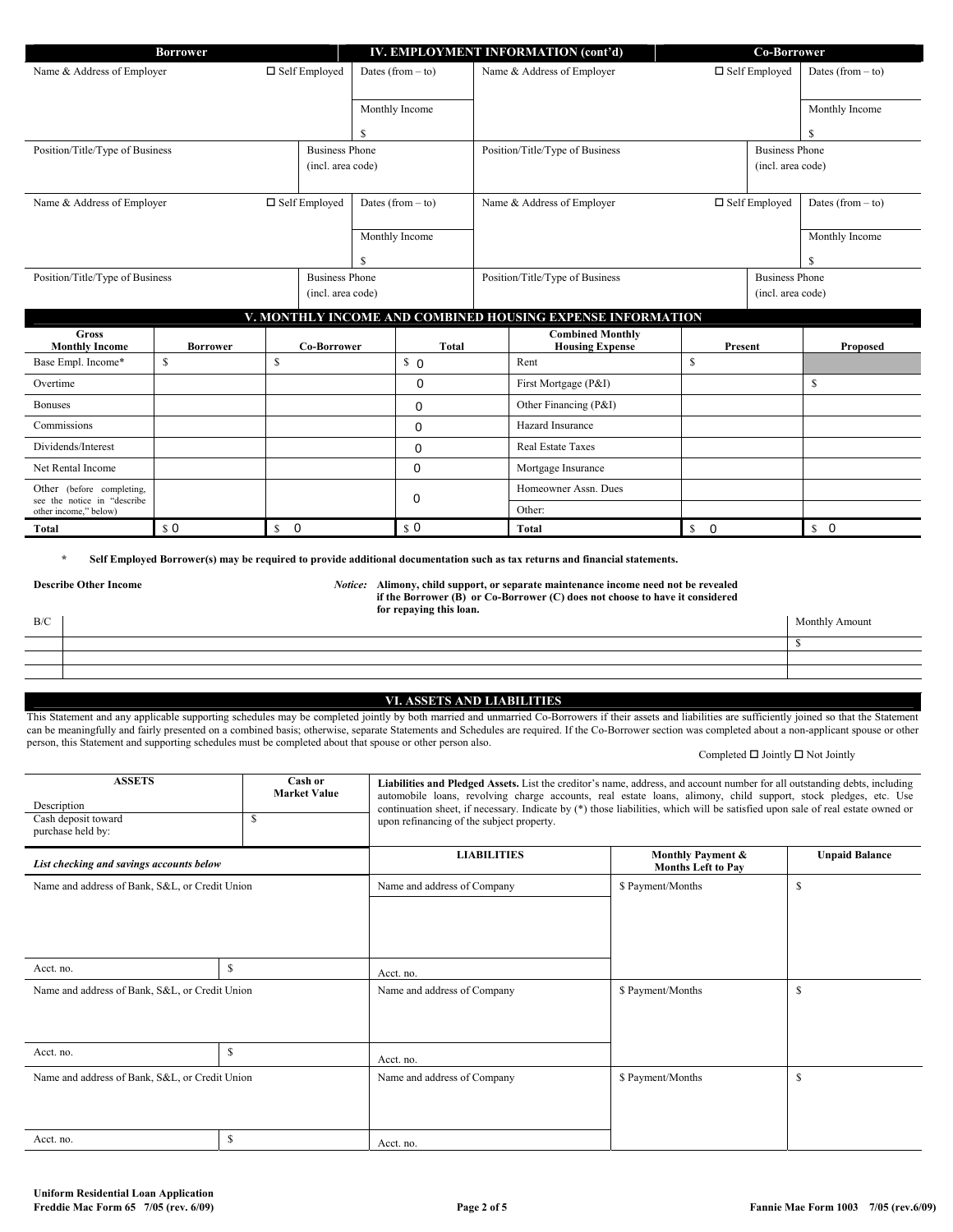|                                                                              |               | VI. ASSETS AND LIABILITIES (cont'd)                             |         |                             |             |
|------------------------------------------------------------------------------|---------------|-----------------------------------------------------------------|---------|-----------------------------|-------------|
| Name and address of Bank, S&L, or Credit Union                               |               | Name and address of Company                                     |         | \$ Payment/Months           | $\mathbf S$ |
|                                                                              |               |                                                                 |         |                             |             |
| Acct. no.                                                                    | \$            | Acct. no.                                                       |         |                             |             |
| Stocks & Bonds (Company name/<br>number $&$ description)                     | $\mathsf{\$}$ | Name and address of Company                                     |         | \$ Payment/Months           | <b>S</b>    |
|                                                                              |               |                                                                 |         |                             |             |
|                                                                              |               | Acct. no.                                                       |         |                             |             |
| Life insurance net cash value                                                | $\mathsf{\$}$ | Name and address of Company                                     |         | \$ Payment/Months           | $\mathbf S$ |
| Face amount: \$                                                              |               |                                                                 |         |                             |             |
| <b>Subtotal Liquid Assets</b>                                                | $\sqrt[3]{6}$ |                                                                 |         |                             |             |
| Real estate owned (enter market value<br>from schedule of real estate owned) | \$            |                                                                 |         |                             |             |
| Vested interest in retirement fund                                           | $\mathbf S$   |                                                                 |         |                             |             |
| Net worth of business(es) owned<br>(attach financial statement)              | $\mathbf S$   | Acct. no.                                                       |         |                             |             |
| Automobiles owned (make<br>and year)                                         | \$            | Alimony/Child Support/Separate<br>Maintenance Payments Owed to: |         | $\mathbb{S}$                |             |
|                                                                              |               |                                                                 |         |                             |             |
| Other Assets (itemize)                                                       | $\mathbf S$   | Job-Related Expense (child care, union dues, etc.)              |         | <sup>\$</sup>               |             |
|                                                                              |               |                                                                 |         |                             |             |
|                                                                              |               |                                                                 |         |                             |             |
|                                                                              |               | <b>Total Monthly Payments</b>                                   |         | \$                          |             |
| Total Assets a.                                                              | \$<br>0       | Net Worth<br>(a minus b)                                        | $s_{0}$ | <b>Total Liabilities b.</b> | $S_{0}$     |
|                                                                              |               |                                                                 |         |                             |             |

Schedule of Real Estate Owned (If additional properties are owned, use continuation sheet.)

| Property Address (enter S if sold, PS if pending sale or R<br>if rental being held for income)                                             |  | Type of<br>Property | Present<br>Market Value | Amount<br>of Mortgages<br>& Liens | Gross<br>Rental Income | Mortgage<br>Payments | Insurance,<br>Maintenance,<br>Taxes & Misc. | Net Rental<br>Income |
|--------------------------------------------------------------------------------------------------------------------------------------------|--|---------------------|-------------------------|-----------------------------------|------------------------|----------------------|---------------------------------------------|----------------------|
|                                                                                                                                            |  |                     |                         |                                   |                        |                      |                                             |                      |
|                                                                                                                                            |  |                     |                         |                                   |                        |                      |                                             |                      |
|                                                                                                                                            |  |                     |                         |                                   |                        |                      |                                             |                      |
|                                                                                                                                            |  | Totals              |                         |                                   |                        |                      |                                             |                      |
| List any additional names under which credit has previously been received and indicate appropriate creditor name(s) and account number(s). |  |                     |                         |                                   |                        |                      |                                             |                      |

ber(s): h credit has previously been received and indi cate appropriate creditor na **le(s) and account num** 

Alternate Name

Creditor Name

Account Number

| ٠  | <b>VII. DETAILS OF TRANSACTION</b>     |   | <b>VIII. DECLARATIONS</b>                                                                                                                                                                          |                 |             |
|----|----------------------------------------|---|----------------------------------------------------------------------------------------------------------------------------------------------------------------------------------------------------|-----------------|-------------|
| a. | Purchase price                         | S | If you answer "Yes" to any questions a through i,                                                                                                                                                  | <b>Borrower</b> | Co-Borrower |
|    |                                        |   | please use continuation sheet for explanation.                                                                                                                                                     | No.<br>Yes      | Yes No      |
| b. | Alterations, improvements, repairs     |   | a. Are there any outstanding judgments against you?                                                                                                                                                |                 |             |
| c. | Land (if acquired separately)          |   | b. Have you been declared bankrupt within the past 7 years?                                                                                                                                        |                 |             |
| d. | Refinance (incl. debts to be paid off) |   | c. Have you had property foreclosed upon or given title<br>or deed in lieu thereof in the last 7 years?                                                                                            |                 |             |
|    | Estimated prepaid items                |   | d. Are you a party to a lawsuit?                                                                                                                                                                   |                 |             |
|    | Estimated closing costs                |   | e. Have you directly or indirectly been obligated on any                                                                                                                                           |                 |             |
|    | PMI, MIP, Funding Fee                  |   | loan which resulted in foreclosure, transfer of title<br>in lieu of foreclosure, or judgment?                                                                                                      |                 |             |
| h. | Discount (if Borrower will pay)        |   | (This would include such loans as home mortgage loans, SBA loans, home<br>improvement loans, educational loans, manufactured (mobile) home loans, any                                              |                 |             |
|    | Total costs (add items a through h)    |   | mortgage, financial obligation, bond, or loan guarantee. If "Yes," provide<br>details, including date, name, and address of Lender, FHA or VA case number,<br>if any, and reasons for the action.) |                 |             |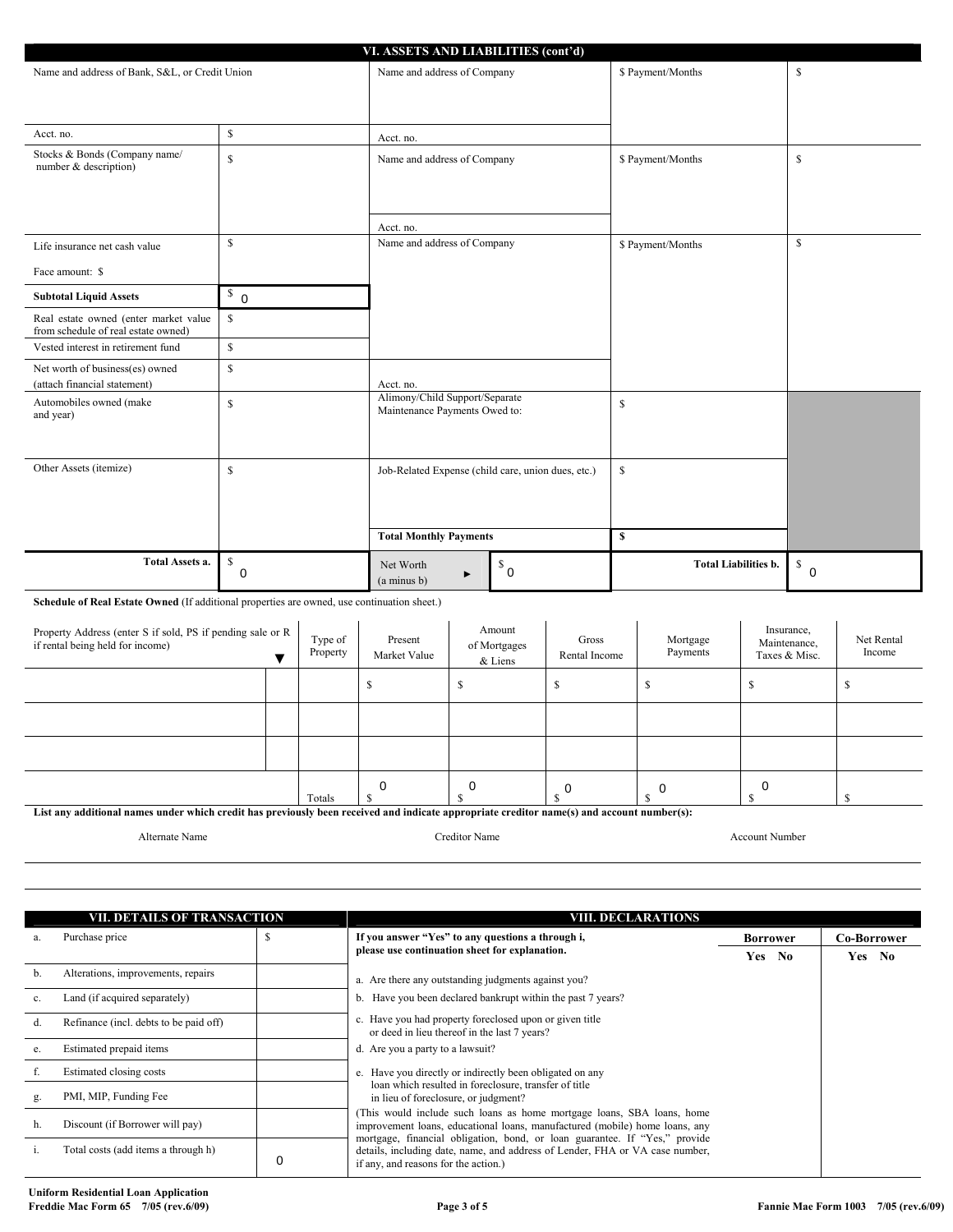|                | VII. DETAILS OF TRANSACTION                                        |   |    | <b>VIII. DECLARATIONS</b>                                                                                                                        |          |    |             |                |  |  |  |
|----------------|--------------------------------------------------------------------|---|----|--------------------------------------------------------------------------------------------------------------------------------------------------|----------|----|-------------|----------------|--|--|--|
|                |                                                                    |   |    | If you answer "Yes" to any question a through i, please use                                                                                      | Borrower |    | Co-Borrower |                |  |  |  |
| $\mathbf{j}$ . | Subordinate financing                                              |   |    | continuation sheet for explanation.                                                                                                              | Yes      | No | Yes         | N <sub>o</sub> |  |  |  |
| k.             | Borrower's closing costs paid by                                   |   |    | Are you presently delinquent or in default on any Federal<br>debt or any other loan, mortgage, financial obligation, bond,<br>or loan guarantee? |          |    |             |                |  |  |  |
|                | Seller                                                             |   | g. | Are you obligated to pay alimony, child support, or<br>separate maintenance?                                                                     |          |    |             |                |  |  |  |
| 1.             | Other Credits (explain)                                            |   | h. | Is any part of the down payment borrowed?                                                                                                        |          |    |             |                |  |  |  |
|                |                                                                    |   | 1. | Are you a co-maker or endorser on a note?                                                                                                        |          |    |             |                |  |  |  |
| m.             | Loan amount (exclude PMI, MIP,<br>Funding Fee financed)            |   |    |                                                                                                                                                  |          |    |             |                |  |  |  |
|                |                                                                    |   |    | Are you a U.S. citizen?                                                                                                                          |          |    |             |                |  |  |  |
| n.             | PMI, MIP, Funding Fee financed                                     |   | k. | Are you a permanent resident alien?                                                                                                              |          |    |             |                |  |  |  |
| $\mathbf{O}$ . | Loan amount<br>$(\text{add } m \& n)$                              | 0 |    | Do you intend to occupy the property as your primary<br>residence?                                                                               |          |    |             |                |  |  |  |
|                |                                                                    |   |    | If Yes," complete question m below.                                                                                                              |          |    |             |                |  |  |  |
| p.             | Cash from/to Borrower<br>(subtract j, k, $\frac{1}{2}$ & o from i) |   | m. | Have you had an ownership interest in a property in the last<br>three years?                                                                     |          |    |             |                |  |  |  |
|                |                                                                    |   |    | (1) What type of property did you own—principal residence<br>(PR), second home (SH), or investment property (IP)?                                |          |    |             |                |  |  |  |
|                |                                                                    |   |    | $(2)$ How did you hold title to the home— by yourself $(S)$ ,<br>jointly with your spouse (SP), or jointly with another person (O)?              |          |    |             |                |  |  |  |
|                |                                                                    |   |    | IX. ACKNOWLEDGEMENT AND AGREEMENT                                                                                                                |          |    |             |                |  |  |  |

Each of the undersigned specifically represents to Lender and to Lender's actual or potential agents, brokers, processors, attorneys, insurers, servicers, successors and assigns and agrees and acknowledges that: (1) the information provided in this application is true and correct as of the date set forth opposite my signature and that any intentional or negligent misrepresentation of this information contained in this application may result in civil liability, including monetary damages, to any person who may suffer any loss due to reliance upon any misrepresentation that I have made on this application, and/or in criminal penalties including, but not limited to, fine or imprisonment or both under the provisions of Title 18, United States Code, Sec. 1001, et seq.; (2) the loan requested pursuant to this application (the "Loan") will be secured by a mortgage or deed of trust on the property described in this application; (3) the property will not be used for any illegal or prohibited purpose or use; (4) all statements made in this application are made for the purpose of obtaining a residential mortgage loan; (5) the property will be occupied as indicated in this application; (6) the Lender, its servicers, successors or assigns may retain the original and/or an electronic record of this application, whether or not the Loan is approved; (7) the Lender and its agents, brokers, insurers, servicers, successors, and assigns may continuously rely on the information contained in the application, and I am obligated to amend and/or supplement the information provided in this application if any of the material facts that I have represented herein should change prior to closing of the Loan; (8) in the event that my payments on the Loan become delinquent, the Lender, its servicers, successors or assigns may, in addition to any other rights and remedies that it may have relating to such delinquency, report my name and account information to one or more consumer reporting agencies; (9) ownership of the Loan and/or administration of the Loan account may be transferred with such notice as may be required by law; (10) neither Lender nor its agents, brokers, insurers, servicers, successors or assigns has made any representation or warranty, express or implied, to me regarding the property or the condition or value of the property; and (11) my transmission of this application as an "electronic record" containing my "electronic signature," as those terms are defined in applicable federal and/or state laws (excluding audio and video recordings), or my facsimile transmission of this application containing a facsimile of my signature, shall be as effective, enforceable and valid as if a paper version of this application were delivered containing my original written signature.

Acknowledgement. Each of the undersigned hereby acknowledges that any owner of the Loan, its servicers, successors and assigns, may verify or reverify any information contained in this application or obtain any information or data relating to the Loan, for any legitimate business purpose through any source, including a source named in this application or a consumer reporting agency.

| Borrower's Signature                              | Date | Co-Borrower's Signature | Date |  |  |  |  |  |
|---------------------------------------------------|------|-------------------------|------|--|--|--|--|--|
|                                                   |      |                         |      |  |  |  |  |  |
| X. INFORMATION FOR GOVERNMENT MONITORING PURPOSES |      |                         |      |  |  |  |  |  |

The following information is requested by the Federal Government for certain types of loans related to a dwelling in order to monitor the lender's compliance with equal credit opportunity, fair housing and home mortgage disclosure laws. You are no trequired to furnish this in formation, but are en couraged to do so. The law p rovides that a le nder may not discriminate ei ther on the bas is of this information, or on whether you choose to furnish it. If y ou furnish the information, please provide both ethnicity and race. Fo r race, you may check m ore than one designation. If you do not furnish ethnicity, race, or sex, under Federal regulations, this lender is required to note the information on the basis of visual observation and surname if you have made this application in person. If you do not wish to furnish the information, please check the box below. (Lender must review the above material to assure that the disclosures satisfy all requirements to which the lender is subject under applicable state law for the particular type of loan applied for.)

| do not wish to furnish this information<br><b>BORROWER</b>             |                                     | <b>CO-BORROWER</b><br>I do not wish to furnish this information |                                     |                        |                        |                                                      |
|------------------------------------------------------------------------|-------------------------------------|-----------------------------------------------------------------|-------------------------------------|------------------------|------------------------|------------------------------------------------------|
| Hispanic or Latino<br>Not Hispanic or Latino<br><b>Ethnicity:</b>      |                                     | <b>Ethnicity:</b>                                               |                                     | Hispanic or Latino     | Not Hispanic or Latino |                                                      |
| American Indian or<br>Asian<br>Race:                                   | Black or African American           | Race:                                                           |                                     | American Indian or     | Asian                  | Black or African American                            |
| Alaska Native<br>Native Hawaiian or<br>White<br>Other Pacific Islander |                                     |                                                                 | Alaska Native<br>Native Hawaiian or | Other Pacific Islander | White                  |                                                      |
| Male<br>Female<br>Sex:                                                 |                                     | Sex:                                                            | Female                              | Male                   |                        |                                                      |
| To be Completed by Loan Originator:                                    |                                     |                                                                 |                                     |                        |                        |                                                      |
| This information was provided:                                         |                                     |                                                                 |                                     |                        |                        |                                                      |
| In a face-to-face interview                                            |                                     |                                                                 |                                     |                        |                        |                                                      |
| In a telephone interview                                               |                                     |                                                                 |                                     |                        |                        |                                                      |
| By the applicant and submitted by fax or mail                          |                                     |                                                                 |                                     |                        |                        |                                                      |
| By the applicant and submitted via e-mail or the Internet              |                                     |                                                                 |                                     |                        |                        |                                                      |
| Loan Originator's Signature                                            |                                     |                                                                 |                                     |                        |                        |                                                      |
| X                                                                      |                                     |                                                                 |                                     |                        |                        |                                                      |
|                                                                        |                                     |                                                                 |                                     | Date                   |                        |                                                      |
| Loan Originator's Name (print or type)                                 | Loan Originator Identifier          |                                                                 |                                     |                        |                        | Loan Originator's Phone Number (including area code) |
|                                                                        |                                     |                                                                 |                                     |                        |                        |                                                      |
|                                                                        |                                     |                                                                 |                                     |                        |                        |                                                      |
| Loan Origination Company's Name                                        | Loan Origination Company Identifier |                                                                 |                                     |                        |                        | Loan Origination Company's Address                   |
|                                                                        |                                     |                                                                 |                                     |                        |                        |                                                      |
|                                                                        |                                     |                                                                 |                                     |                        |                        |                                                      |
|                                                                        |                                     |                                                                 |                                     |                        |                        |                                                      |